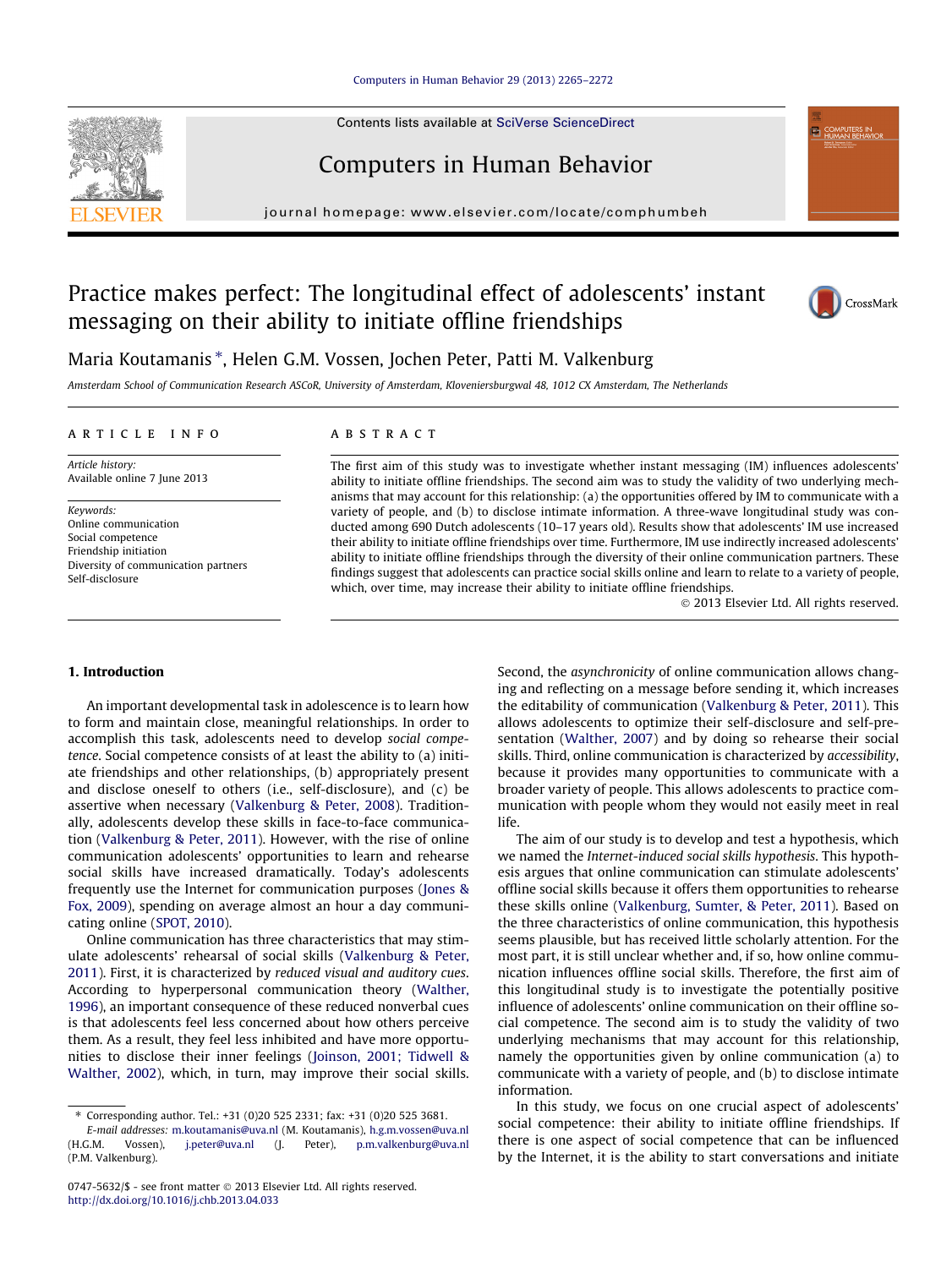relationships. After all, never before has it been so easy to practice with initiation skills as with online communication. We define online communication as adolescents' instant messaging. Instant messaging is a highly popular internet-based form of communication, especially for adolescents' everyday communication ([Ramirez](#page-7-0) [& Broneck, 2009](#page-7-0)). Instant messaging can stand alone as a software application or can be integrated in other technologies, such as social network sites [\(boyd & Ellison, 2007](#page-6-0)). In this study, instant messaging is defined as sending and receiving text-based personto-person messages in a near-synchronous way, on a computer or mobile device. It can occur on any application, including, for example, Windows Live Messenger, Yahoo! Messenger, and AOL Instant Messenger.

#### 1.1. Online communication and adolescents' social competence

To our knowledge, there are two studies that have examined the relationship between online communication and adolescents' offline social competence, showing mixed results. One study investigated whether the frequency of adolescents' general Internet use was related to difficulties in offline social skills (e.g., inappropriate assertiveness; [Harman, Hansen, Cochran, & Lindsey, 2005\)](#page-6-0). The study showed that Internet use was unrelated to offline social competence. A second study focused on the effect of adolescents' online self-presentation on their offline social competence, revealing a positive relationship between online self-presentation and social competence [\(Valkenburg & Peter, 2008\)](#page-7-0). This relationship could be explained by adolescents' tendency to communicate online with a variety of people. In other words, this tendency mediated and thus explained the relationship between online self-presentation and offline social competence [\(Valkenburg & Peter, 2008\)](#page-7-0).

Whereas the few studies on the relationship between online communication and offline social competence have revealed inconsistent results, the results of earlier studies on the effects of online communication on adolescents' friendships are more consistent. These studies do not directly investigate adolescents' social competence, yet they are relevant to the present study because friendship formation and maintenance are both crucial aspects of adolescents' social competence. Some studies have investigated the influence of online communication on adolescents' online friendship formation and on their attraction to potential online friends [\(Antheunis, Valkenburg, & Peter, 2007, 2010; Peter, Valken](#page-6-0)[burg, & Schouten, 2005\)](#page-6-0). Adolescents who communicated online more often formed online friendships ([Peter et al., 2005\)](#page-7-0). Online communication also stimulated adolescents' social attraction to online communication partners ([Antheunis et al., 2007, 2010](#page-6-0)). In all of these studies, enhanced intimate self-disclosure during online communication proved to be an important explanation of the effects of online communication on interpersonal attraction and friendship formation ([Antheunis et al., 2007, 2010; Peter](#page-6-0) [et al., 2005\)](#page-6-0).

Another relevant line of research involves the effect of online communication on the quality of adolescents' offline friendships. When the Internet was introduced in the 1990s, it was assumed that it would have a negative effect on the quality of offline interaction, because online communication displaced the time adolescents spent in interactions with their existing friends (displacement hypothesis; [Kraut et al., 1998; Mesch, 2003; Nie,](#page-7-0) [2001\)](#page-7-0). However, more recent studies have consistently found that adolescents spend much of their time online communicating with offline friends, which, in turn, increases the quality of these friendships (stimulation hypothesis; [Bryant, Sanders-Jackson, & Small](#page-6-0)[wood, 2006; Desjarlais & Willoughby, 2010; Valkenburg & Peter,](#page-6-0) [2007\)](#page-6-0). Again, enhanced intimate self-disclosure was shown to account for the positive effect of online communication on the quality of adolescents' friendships. Online communication seems to facilitate online self-disclosure to their friends, which, in turn, increases the quality of adolescents' offline friendships [\(Valkenburg](#page-7-0) [& Peter, 2009, 2011](#page-7-0)).

#### 1.2. The Internet-induced social skills hypothesis

So far, Internet studies on offline social competence have yielded mixed results. The studies focusing on adolescents' friendships have revealed more consistent positive effects of online communication. However, the literature on both social competence and friendships has three important gaps that prevent us from drawing decisive conclusions concerning the influence of adolescents' online communication on their ability to initiate offline friendships. First, studies on offline social competence have focused either on adolescents' general Internet use or on their tendency to experiment with their self-presentation in online communication. Neither of the studies has assessed the effects of general online communication. Second, most are cross-sectional studies and therefore unable to single out the causality of the relationships between online communication, social competence, and friendships. Online communication may increase offline social competence but adolescents with good social skills may also use online communication more frequently ([Kraut et al., 2002; Peter](#page-7-0) [et al., 2005\)](#page-7-0).

A third gap in the literature is that few studies have paid systematic attention to possible underlying mechanisms of the relationship between online communication and offline social competence. Some studies suggest that online communication has a positive effect on adolescents' offline social competence because they can practice social skills with a variety of people on the Internet [\(Valkenburg & Peter, 2008](#page-7-0)). However, these studies have dealt only with the relationship between online identity experiments and offline social competence. Other studies consider enhanced online self-disclosure as an underlying mechanism ([Antheunis et al., 2007, 2010\)](#page-6-0). However, these studies have focused only on the relationship between online communication and social attraction. Therefore, although both the opportunity to communicate with a diversity of communication partners and online self-disclosure have been suggested as viable explanations for the effects of online communication, they have never been investigated in the context of offline social competence.

#### 1.3. Current study

The current study is the first to address the three aforementioned gaps in literature. To address the first and second gap, we investigate the effect of adolescents' instant messaging on their offline social competence in a longitudinal design. In order to establish causality, this study investigates the longitudinal relationship between adolescents' instant messaging and their ability to initiate offline friendships. Our Internet-induced social skills hypothesis states that:

H1: The frequency of adolescents' instant messaging has a positive longitudinal effect on their ability to initiate offline friendships.

To address the third gap in the literature, this study investigates why the relationship between instant messaging and social competence may exist. We focus on two possible mediators of this relationship: (a) the diversity of adolescents' online communication partners, and (b) adolescents' online self-disclosure. We firstly expect that instant messaging enables adolescents to communicate with a more diverse group of people than in face-to-face communication ([Suler, 2005\)](#page-7-0). Practicing social skills with a variety of people may consequently facilitate offline friendship initiation. We therefore hypothesize that: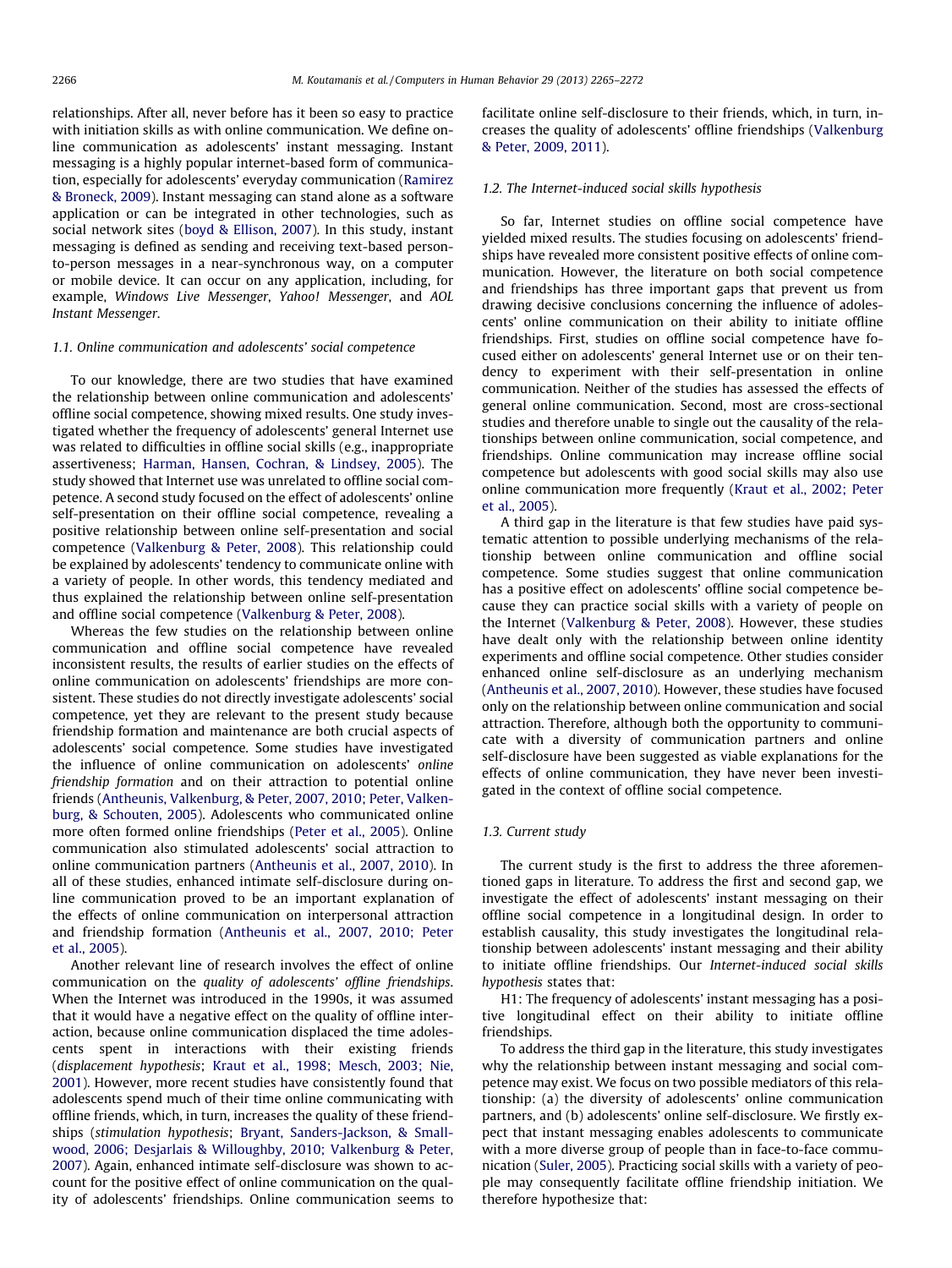H2a: The effect of adolescents' instant messaging on their ability to initiate offline friendships is explained (i.e., mediated) by their tendency to communicate online with a variety of people.

We also hypothesize that the intimacy of adolescents' online communication may explain the relationship between online communication and offline social competence. By talking about personal subjects adolescents can practice adequate self-disclosure. Because adolescents may feel less inhibited by the reduced cues and controllability of online communication ([Walther, 1996\)](#page-7-0), instant messaging may increase their opportunities to practice social skills, including the rehearsal of adequate and appropriate self-disclosure. Over time, online self-disclosure has been shown to lead to offline self-disclosure ([Valkenburg et al., 2011\)](#page-7-0). Because self-disclosure is important in initial stages of offline relationship formation [\(Buhrmester & Prager, 1995\)](#page-6-0), practicing self-disclosure in online communication may, over time, facilitate offline relationship initiation. Therefore, we hypothesize that:

H2b: The effect of adolescents' instant messaging on their ability to initiate offline friendships is explained (i.e., mediated) by the level of their online self-disclosure.

#### 2. Method

# 2.1. Sample and procedure

This longitudinal study was based on a sample of 690 Dutch adolescents between 10 and 17 years old (50% girls). Data were collected on three occasions with 6-month intervals. Sampling and fieldwork were done by Qrius, a Dutch market research institute that specializes in large-scale studies among youth. Respondents were recruited through an existing online panel managed by Qrius. Qrius had sampled in all parts of The Netherlands through e-mail invitations and respondents' social networks, resulting in a representative panel. The education level of our sample did not deviate from official Dutch statistics ([CBS, 2005\)](#page-6-0): 52% of the children were at a lower pre-vocational level, 25% at a senior general secondary education level, and 23% at a pre-university education level.

In the first data wave, which took place in May and June 2006, 1,158 adolescents participated. In the second wave, in November and December 2006, 812 respondents (70% of the first wave) participated again. In the third wave, which took place in May and June 2007, 690 respondents (85% of the previous wave) participated. In the three waves, 468 respondents (40%) were lost, partly because respondents left the online panel and partly because they failed to return the questionnaire or did not return a completed questionnaire.

In order to investigate whether this attrition biased our final sample, we checked whether adolescents who did not complete the second and third survey systematically differed from those who did. Boys did not drop out more often than girls. Furthermore, adolescents who dropped out did not differ from those who did not drop out with respect to their ability to initiate offline friendships and the diversity of their online communication partners. Adolescents who dropped out were slightly older  $(M = 13.94 \text{ years},$  $SD = 2.26$ ) than those who remained in the study ( $M = 13.42$  years, SD = 2.27),  $F(1,1,156) = 14.53$ ,  $p < .001$ . However, in the third wave, respondents were still equally distributed across age groups: 10– 11-year-olds: 26%; 12–13-year-olds: 24%; 14–15-year-olds: 26%; 16–17-year-olds: 24%. Because older adolescents used instant messaging (IM) more and had a higher frequency of online self-disclosure than the younger ones, adolescents who dropped out showed higher levels of IM use (measured in hours per day)  $(M = 1.71, SD = 1.71)$  than the ones who did not drop out  $(M = 1.32, SD = 1.35), t(1,156) = 4.32, p < .001.$  Furthermore, they had a slightly higher level of online self-disclosure  $(M = 2.37)$ .  $SD = 0.75$ ) than adolescents who did not drop out  $(M = 2.20)$ ;  $SD = 0.80$ ,  $t(1.049) = 3.30$ ,  $p < .001$ .

Prior to the implementation of the survey, institutional approval, parental consent and adolescents' informed consent were obtained. Adolescents were notified that the questions would be about the Internet, emotions, and friendships, that the answers would be analyzed anonymously and that they could stop participation at any time. They were asked to complete the questionnaire in privacy. The questionnaire was part of a broader survey on the use and consequences of online communication. On average, it took adolescents 15 min to fill out the questionnaire in each wave.

#### 2.2. Measures

#### 2.2.1. Instant messaging

We measured adolescents' use of instant messaging software (IM use) with a measure commonly used to assess frequency of instant messaging (e.g., [Valkenburg & Peter, 2007, 2009\)](#page-7-0). IM was measured with four questions. The first question was: ''On weekdays (Monday–Friday), on how many days do you usually use IM?'' The same question was asked for weekend days: ''On weekends (Saturday and Sunday), on how many days do you usually use IM?'' These were open-ended questions on which the responses could range from 0 to 5 for weekdays and from 0 to 2 for weekend days. If respondents' answers to these questions were higher than 0, they were asked the question: ''On the weekdays (Monday–Friday)/on a Saturday/on a Sunday that you use IM, how long do you then usually use it?'' Respondents answered with the number of hours and minutes they used IM (i.e., actually chatting through an IM program; not just having the program running). Inspection of the data indicated two outliers in wave 2, which we recoded into the highest score that did not show up as an outlier ([Osborne & A. Overbay., 2004](#page-7-0)). We calculated adolescents' IM use per week by multiplying the number of days per week that they used IM (range 0–7) by the number of minutes they used it on each day. This score was then converted to the average number of hours of IM use per day  $(M = 1.32, SD = 1.35$  at wave 1;  $M = 1.37$ ,  $SD = 1.59$  at wave 2;  $M = 1.48$ ,  $SD = 1.63$  at wave 3).

#### 2.2.2. Ability to initiate offline friendships

We measured adolescents' ability to initiate offline friendships (initiation) with a subscale of a social competence scale used by [Valkenburg and Peter \(2008\)](#page-7-0) and [Lemmens, Valkenburg, and Peter](#page-7-0) [\(2009\)](#page-7-0). This scale is based on several earlier instruments measuring social skills, interpersonal competence or communicative efficacy among adolescents [\(Buhrmester, 2002; Buhrmester, Furman,](#page-6-0) [Wittenberg, & Reis, 1988; Connolly, 1989; Inderbitzen & Foster,](#page-6-0) [1992\)](#page-6-0). The initiation scale consisted of five items: ''How easy or difficult was it in the past 6 months to...'' (a) ''start a conversation with someone you did not know very well?", (b) "introduce yourself for the first time to someone?", (c) "start a new friendship?", (d) ''call someone who you wanted to get to know better?'', and (e) ''ask someone to get together and do something?'' The response options for these items were: 1 (very difficult), 2 (difficult), 3 (not difficult, not easy), 4 (easy), and 5 (very easy). We created a scale based on the average of the five individual items. Cronbach's alpha of the scale was .86 at wave 1 ( $M = 3.08$ ,  $SD = 0.80$ ), .86 at wave 2  $(M = 3.17, SD = 0.78)$ , and .87 at wave 3  $(M = 3.16, SD = 0.77)$ .

#### 2.2.3. Diversity of online communication partners

Adolescents' tendency to communicate online with people of various ages and cultural backgrounds was measured with 12 items ([Valkenburg & Peter, 2008\)](#page-7-0). Examples of items are: ''When you are online, how often do you talk to people who...'' (a) ''are older than you?'' (b) ''have a different skin color?'' (c) ''live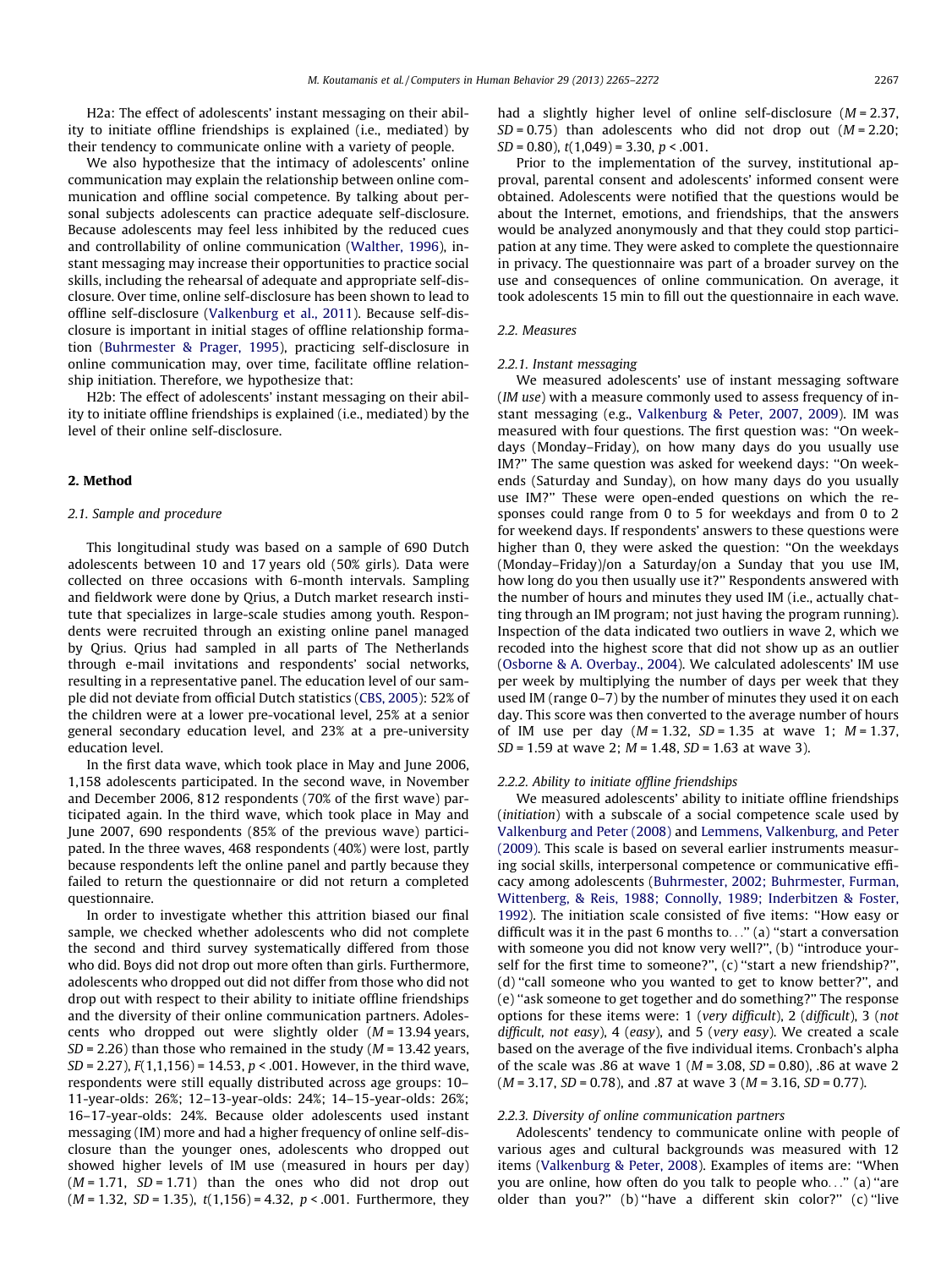

Fig. 1. Direct-effect model of the influence of instant messaging on the ability to initiate offline friendships. To simplify presentation, correlated disturbances of variables within time as well as regression paths of the same variables between wave 1 and wave 3, are not shown. Coefficients represent standardized betas.

abroad?'' (d) ''have different hobbies?'' and (e) ''like another style of clothing?'' Response options for these questions were: 1 (never), 2 (almost never), 3 (sometimes), 4 (often), and 5 (almost always). Based on the average of the 12 individual items, we created a scale with a Cronbach's alpha of .88 at wave  $1 (M = 2.86, SD = 0.65)$ , .86 at wave 2 ( $M = 2.90$ ,  $SD = 0.61$ ), and .87 at wave 3 ( $M = 2.94$ ,  $SD = 0.60$ ).

#### 2.2.4. Online self-disclosure

We measured online self-disclosure with a scale developed by [Schouten, Valkenburg, and Peter \(2007\)](#page-7-0), which has been used in many other studies ([Valkenburg & Peter, 2009; Valkenburg et al.,](#page-7-0) [2011\)](#page-7-0). The scales consists of five items: ''When you are using IM on the Internet, how much do you usually tell your close friends<sup>1</sup> about..." (1) "your personal feelings?" (2) "the things you are worried about?" (3) "your secrets?" (4) "being in love?" and (5) "moments in your life you are ashamed of?''. Items were measured on a 5-point scale with the following response options: 1 (I tell nothing about this), 2 (I tell little about this), 3 (I tell neither little nor much about this), 4 (I tell much about this), and 5 (I tell everything about this). We created a scale based on the average of the five individual items. Cronbach's alpha of the scale was .88 at wave 1 ( $M = 2.21$ ,  $SD = 0.76$ ), .87 at wave 2 ( $M = 2.28$ ,  $SD = 0.71$ ), and .89 at wave 3 ( $M = 2.37$ ,  $SD = 0.79$ ).

#### 2.2.5. Data analysis

In order to investigate the longitudinal relationship between adolescents' online communication and the ability to initiate offline friendships and possible underlying mechanisms of this relationship, we tested three autoregressive cross-lagged models with three waves. These models control for previous levels of the same variables (for example, see Fig. 1), which increases the validity of the influence of variable  $X$  at wave  $N$  on variable  $Y$  at wave N +1[\(Schlüter, Davidov, & Schmidt, 2006](#page-7-0)).

The first model contains the direct effect of IM use on initiation (i.e., direct-effect model). The second model consists of the effect of IM use on initiation with the diversity of online communication partners as a mediator (i.e., mediated-effect model with diversity of online communication partners as a mediator) and the third model contains the effect of IM use on initiation with online selfdisclosure as a mediator (i.e., mediated-effect model with online self-disclosure as a mediator). In all three models, the cross-lagged paths represent the causal-correlational relationships between the variables. We tested the models with the software package Amos. All paths in the models are presented with  $p$ -values for a one-tailed significance test. Furthermore, previous research suggests that our results may be influenced by gender and age ([Harman et al., 2005;](#page-6-0) [Valkenburg & Peter, 2008; Valkenburg et al., 2011\)](#page-6-0). In order to investigate whether the models differ for gender and age groups, we conducted multigroup analyses.

#### 3. Results

# 3.1. Zero-order correlations

[Table 1](#page-4-0) shows the correlations between all variables in the model. As expected, IM use was positively related to initiation in the subsequent wave, both from wave 1 to wave 2  $(r=.13, ...)$  $p = .001$ ) and from wave 2 to wave 3 ( $r = .13$ ,  $p = .001$ ). Furthermore, IM use at wave 1 was positively related to initiation at wave 3 ( $r = .12$ ,  $p = .002$ ).

# 3.2. Causal-correlational results

Hypothesis 1, i.e., the Internet-induced social skills hypothesis, stated that IM use has a positive direct effect on the ability to initiate offline friendships. In order to test the longitudinal relationship between IM use and initiation more rigorously, we analyzed the direct-effect model with structural equation modeling (see Fig. 1). We used two indices to evaluate the fit of our models: the root mean square of approximation (RMSEA) and the comparative fit index (CFI). Generally, fit indexes exceeding a value of .90 and a RSMEA value below .10 are considered evidence for adequate model fit [\(Fan, Thompson, & Wang, 1999\)](#page-6-0). For conventional reasons we also report the  $\chi^2$  value. However, in case of large samples the  $\chi^2$  test is often unreliable because it underestimates the model fit ([Byrne, 2010\)](#page-6-0). Our model had a good fit,  $\chi^2$  (2, N = 690) = 0.18  $p = .915$ , CFI = 1.00, RMSEA = .00 (90% confidence interval [CI]: .00/.03). Fig. 1 shows that, in line with Hypothesis 1, more frequent IM use increased initiation, both from wave 1 to wave 2 ( $b^* = .06$ ,  $p = .031$ ) and from wave 2 to wave 3 ( $b^* = .06$ ,  $p = .013$ ). Hypothesis 1 was thus supported. The independent variables accounted for 38% of the variance of initiation at wave 2 and 48% of the variance of initiation at wave 3. However, although IM use at wave 1 and initiation at wave 3 were positively correlated  $(r = .12, p = .002)$ , this effect was not significant in the structural equation model  $(b^* = .05, p = .060).$ 

### 3.3. Testing the mediated-effect models

#### 3.3.1. Diversity of online communication partners as a mediator

[Table 1](#page-4-0) shows that IM use was positively related to diversity of online communication partners in the following wave, both from wave 1 to wave 2 ( $r = 0.22$ ,  $p < 0.001$ ) and from wave 2 to wave 3  $(r = .21, p < .001)$ . Furthermore, diversity of online communication partners was positively related to initiation in the subsequent

 $^{\rm 1}$  The word friend ("vriend") has another meaning in Dutch than the same word in English. The meaning of ''vriend'' resembles the meaning of ''close friend'' in English. Therefore, we translated ''vriend'' into ''close friend''.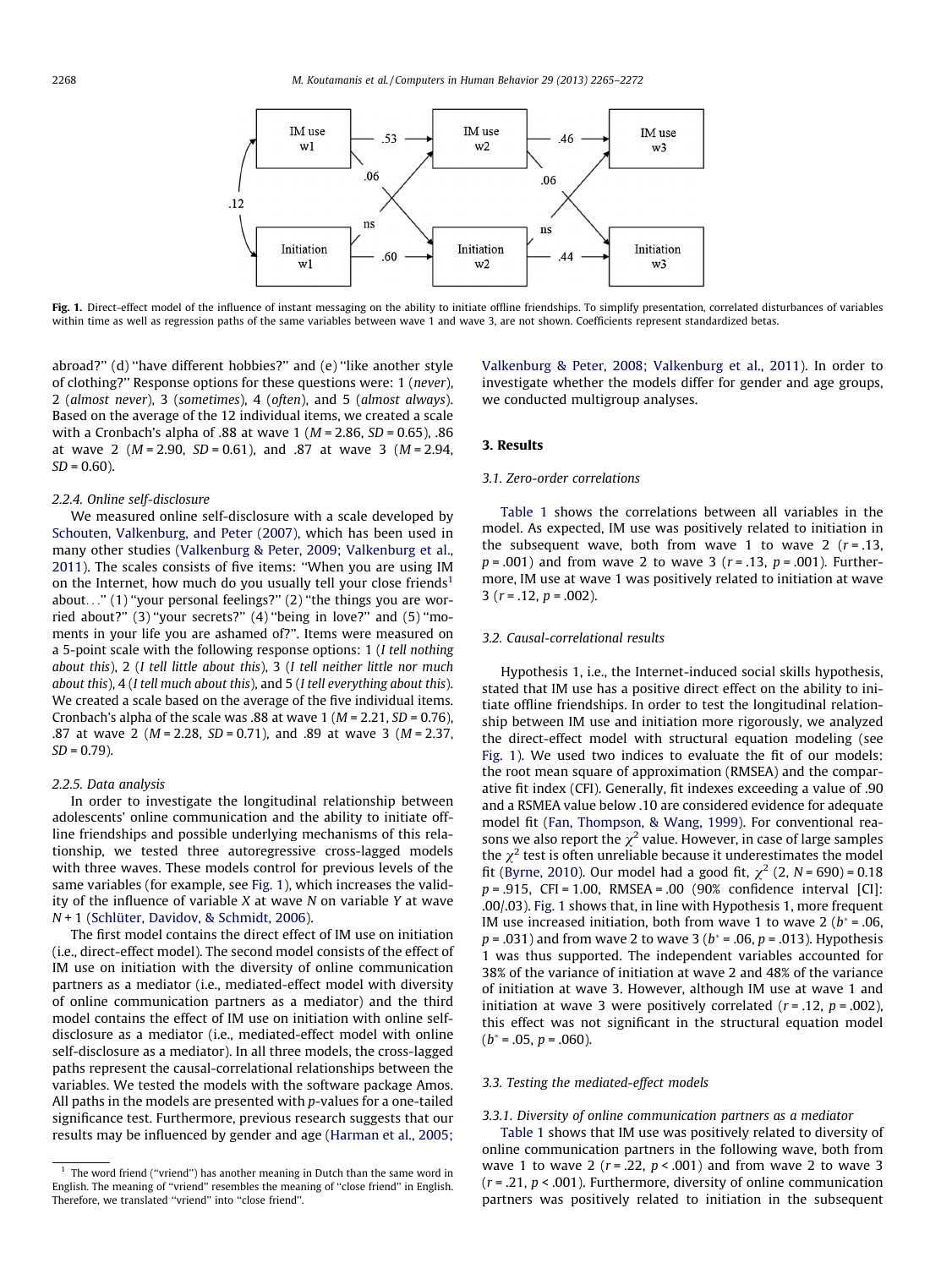#### <span id="page-4-0"></span>Table 1

Zero-order correlations between the variables in the hypothesized models.

|                                  |                  | ำ                |                  | 4                | 5                | 6                |                  | 8                | 9                | 10               | 11               | 12 |
|----------------------------------|------------------|------------------|------------------|------------------|------------------|------------------|------------------|------------------|------------------|------------------|------------------|----|
| 1. IM use $(w1)$                 |                  |                  |                  |                  |                  |                  |                  |                  |                  |                  |                  |    |
| 2. IM use $(w2)$                 | .53 <sup>c</sup> |                  |                  |                  |                  |                  |                  |                  |                  |                  |                  |    |
| 3. IM use (w3)                   | .42 <sup>c</sup> | .55 <sup>c</sup> |                  |                  |                  |                  |                  |                  |                  |                  |                  |    |
| 4. Initiation $(w1)$             | .12 <sup>b</sup> | .07              | .05              |                  |                  |                  |                  |                  |                  |                  |                  |    |
| 5. Initiation (w2)               | .13 <sup>b</sup> | .09 <sup>a</sup> | .06              | .61 <sup>c</sup> |                  |                  |                  |                  |                  |                  |                  |    |
| 6. Initiation $(w3)$             | .12 <sup>b</sup> | .13 <sup>b</sup> | .05              | .60 <sup>c</sup> | .64 <sup>c</sup> |                  |                  |                  |                  |                  |                  |    |
| 7. Diversity comm. partners (w1) | .18 <sup>c</sup> | .18 <sup>c</sup> | .21 <sup>c</sup> | .13 <sup>b</sup> | .12 <sup>b</sup> | .20 <sup>c</sup> |                  |                  |                  |                  |                  |    |
| 8. Diversity comm. partners (w2) | .22 <sup>c</sup> | .25 <sup>c</sup> | .22 <sup>c</sup> | .06              | .13 <sup>b</sup> | .12 <sup>b</sup> | .55 <sup>c</sup> |                  |                  |                  |                  |    |
| 9. Diversity comm. partners (w3) | .14 <sup>c</sup> | .21 <sup>c</sup> | .29 <sup>c</sup> | .07              | .13 <sup>b</sup> | .17 <sup>c</sup> | .54 <sup>c</sup> | .56 <sup>c</sup> |                  |                  |                  |    |
| 10. Online self-disclosure (w1)  | .19 <sup>c</sup> | .13 <sup>b</sup> | .09 <sup>a</sup> | .17 <sup>c</sup> | .14 <sup>c</sup> | .13 <sup>c</sup> | .28 <sup>c</sup> | .17 <sup>c</sup> | .19 <sup>c</sup> |                  |                  |    |
| 11. Online self-disclosure (w2)  | .17 <sup>c</sup> | .19 <sup>c</sup> | .14 <sup>c</sup> | .17 <sup>c</sup> | .18 <sup>c</sup> | .15 <sup>c</sup> | .26 <sup>c</sup> | .27 <sup>c</sup> | .22 <sup>c</sup> | .53 <sup>c</sup> |                  |    |
| 12. Online self-disclosure (w3)  | .17 <sup>c</sup> | .18 <sup>c</sup> | .22 <sup>c</sup> | .21 <sup>c</sup> | .23 <sup>c</sup> | .24 <sup>c</sup> | .23 <sup>c</sup> | .19 <sup>c</sup> | .24 <sup>c</sup> | .51 <sup>c</sup> | .52 <sup>c</sup> |    |
|                                  |                  |                  |                  |                  |                  |                  |                  |                  |                  |                  |                  |    |

Note. IM = instant messaging; comm. = communication;  $w1$  = wave 1;  $w2$  = wave 2;  $w3$  = wave 3.

 $a$  p < .05.

 $^{\rm b}$   $\frac{1}{\rm p}$  < .01.

 $\frac{c}{p}$  < .001.

wave, both from wave 1 to wave 2 ( $r = .12$ ,  $p = .003$ ) and from wave 2 to wave 3 ( $r = .12$ ,  $p = .002$ ).

Hypothesis 2a stated that the effect of IM use on the ability to initiate offline friendships is explained (i.e., mediated) by adolescents' tendency to communicate online with a variety of people. Fig. 2 shows the mediated-effect model with diversity of online communication partners as a mediator. The model had a good fit,  $\gamma^2$  (10, N = 690) = 23.34, p = .010, CFI = .99, RMSEA = .04 (90% CI: .02/.07). As Fig. 2 shows, more IM use increased the diversity of adolescents' online communication partners from wave 1 to wave  $2(b^* = .13, p < .001)$ , which is in line with Hypothesis 2a. The same effect also occurred from wave 2 to wave 3 ( $b^* = .06$ ,  $p = .038$ ). Furthermore, in line with Hypothesis 2a, online communication with people of different ages and background increased initiation from wave 2 to wave 3,  $(b^* = .05, p = .037)$ . This effect was not significant from wave 1 to wave 2 ( $b^*$  = .05, p = .056). The independent variables and mediator variables accounted for 38% of the variance of initiation at wave 2 and 48% of the variance of initiation at wave 3.

A longitudinal test of mediation in the logic of [Baron and Kenny](#page-6-0) [\(1986\)](#page-6-0) entails that: (1) the independent variable  $X$  should predict the dependent variable Y, (2) X should predict the mediator, and (3) the mediator should predict Y controlling for X. Because the effect of IM use at wave 1 on initiation at wave 3 was not significant in a structural equation model, it was not possible to establish that diversity of online communication partners mediated the effect of IM use on initiation. However, in our case the indirect effect of IM use at wave 1 on initiation at wave 3 through diversity of online communication partners at wave 2 is still worth investigating ([Preacher & Hayes, 2004\)](#page-7-0). If X predicts the mediator and the mediator predicts Y, it follows that there is a reduction in the effect of X on Y [\(Kenny, 2012\)](#page-7-0). We assessed the significance of this indirect effect on the basis of the bootstrapping method using Amos ([MacKinnon, Lockwood, & Williams, 2004\)](#page-7-0). Because the bootstrapping method does not allow the sample to include missing values, the sample size is slightly smaller in this analysis  $(N = 577)$ . Based on 1000 bootstrapping samples, we estimated a 95% bias-corrected confidence interval (CI) for the indirect effect of IM use at wave 1 on initiation at wave 3 through diversity of online communication partners at wave 2. Generally, when the bias-corrected CI does not include zero, the effect can be said to significantly differ from zero. Bootstrapping results supported the significance of the indirect effect. Although Hypothesis 2a could not be supported following [Baron and Kenny's criteria \(1986\)](#page-6-0), the results suggest that IM use has an indirect effect on initiation through diversity of online communication partners.

#### 3.3.2. Online self-disclosure as a mediator

Table 1 shows that IM use was positively related to online selfdisclosure in the following wave, both from wave 1 to wave 2  $(r = .17, p < .001)$  and from wave 2 to wave 3  $(r = .18, p < .001)$ .



Fig. 2. Mediated-effect model of the diversity of online communication partners as an underlying mechanism of the effect of instant messaging on the ability to initiate offline friendships. To simplify presentation, correlated disturbances of variables within time as well as regression paths of the same variables between wave 1 and wave 3, are not shown. Coefficients represent standardized betas. Partners = diversity of online communication partners.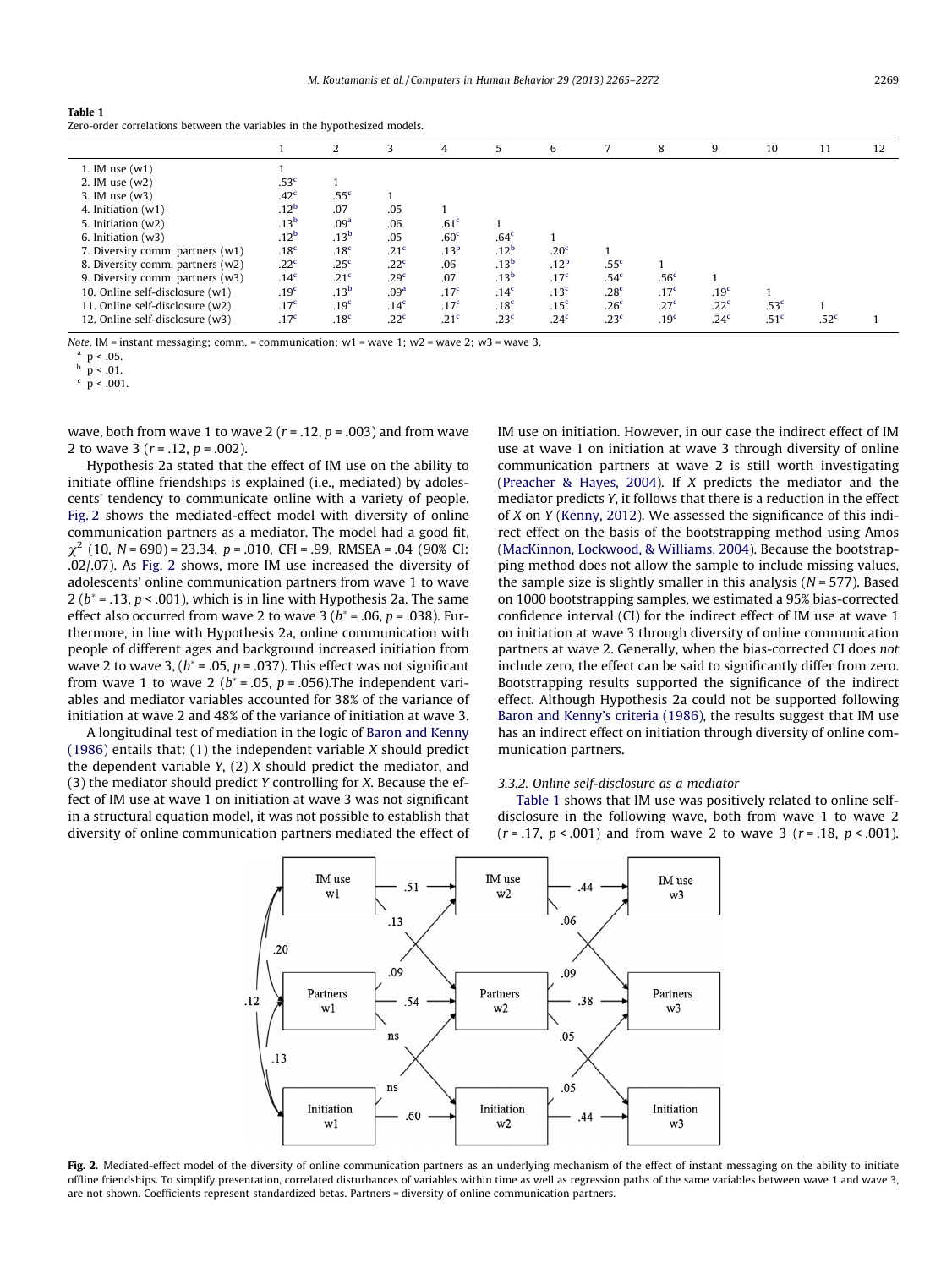

Fig. 3. Mediated-effect model of online self-disclosure as an underlying mechanism of the effect of instant messaging on the ability to initiate offline friendships. To simplify presentation, correlated disturbances of variables within time as well as regression paths of the same variables between wave 1 and wave 3, are not shown. Coefficients represent standardized betas. Self-discl. = online self-disclosure.

Furthermore, online self-disclosure was positively related to initiation in the subsequent wave, both from wave 1 to wave 2  $(r = .14, p < .001)$  and from wave 2 to wave 3  $(r = .15, p < .001)$ .

Hypothesis 2b stated that the effect of IM use on the ability to initiate offline friendships is explained (i.e., mediated) by adolescents' online self-disclosure. Fig. 3 shows the mediated-effect model with online self-disclosure as a mediator. The model had a good fit,  $\chi^2(10, N = 690) = 9.79$ ,  $p = .459$ , CFI = 1.00, RMSEA = .00 (90% CI: .00/.04). Fig. 3 shows that IM use increased adolescents' self-disclosure from wave 1 to wave 2 ( $b^*$  = .07,  $p$  = .024). The same effect also occurred from wave 2 to wave 3 ( $b^*$  = .06, p = .030). However, online self-disclosure did not increase initiation from wave 1 to wave  $2 (b^* = .03, p = .142)$  and from wave 2 to wave 3 ( $b^* = .01, p = .328$ ). In contrast, initiation increased adolescents' online self-disclosure, both from wave 1 to wave 2 ( $b^*$  = .07,  $p$  = .017) and from wave 2 to wave 3 ( $b^*$  = .13,  $p < .001$ ). Hypothesis 2b was thus not supported. The independent variables and mediator variables accounted for 37% of the variance of initiation at wave 2 and 48% of the variance of initiation at wave 3.2

# 3.4. Additional analyses: gender and age differences in the three models

#### 3.4.1. Gender

In order to investigate whether the three models differed for both boys and girls, we conducted multigroup analyses with gender as the grouping variable. The unconstrained models for the two gender groups had a good fit (direct-effect model:  $\chi^2$  [4,  $N = 690$ ] = .92,  $p = .922$ , CFI = 1.00, RMSEA = .00 [90% CI: .00/.02]; mediated-effect model with diversity of online communication partners as a mediator:  $\chi^2$  [20, N = 690] = 32.45, p = .039, CFI = .99, RMSEA = .03 [90% CI: .01/.05; mediated-effect model with online self-disclosure as a mediator:  $\chi^2$  [20, N = 690] = 15.48,  $p = .748$ , CFI = 1.00, RMSEA = .00 [90% CI: .00/.02]). Constraining the four cross-lagged paths did not lead to significant  $\chi^2$  changes, indicating that the path coefficients of the direct effect of IM use on initiation did not differ between boys and girls. These results indicate that all three models hold for both boys and girls.

3.4.2. Age

In order to investigate whether the three models differed for younger and older adolescents, we again conducted multigroup analyses, this time with age as the grouping variable (two age groups: 10–13-year-olds and 14–17-year-olds). The unconstrained models for the two age groups had a good fit (direct-effect model:  $\chi^2$  [4, N = 690] = .97, p = .914, CFI = 1.00, RMSEA = .00 [90% CI: .00/.02]; mediated-effect model with diversity of online communication partners as a mediator:  $\chi^2$  [20, N = 690] = 32.25, p = .041, CFI = .99, RMSEA = .03 [90% CI: .01/.05]; mediated-effect model with online self-disclosure as a mediator:  $\chi^2$  [20, N = 690] = 18.40,  $p = .561$ , CFI = 1.00, RMSEA = .00 [90% CI: .00/.03]). When we compared each model in which we constrained the cross-lagged paths across the two groups with a model in which we allowed these paths to vary, no significant  $\chi^2$  changes occurred. Thus, the effect of IM on initiation did not differ between younger and older adolescents. These results indicate that all three models hold for both younger and older adolescents.

# 4. Discussion

The first aim of this study was to investigate the influence of adolescents' instant messaging on their ability to initiate offline friendships. The second aim was to examine the validity of two possible underlying mechanisms of this relationship: the opportunities offered by instant messaging (a) to communicate with a variety of people and (b) to disclose intimate information. It seems that instant messaging indeed has a positive longitudinal effect on adolescents' ability to initiate offline friendships. The diversity of adolescents' online communication partners seems to play an important explanatory role in this effect.

Our Internet-induced social skills hypothesis stated that the frequency with which adolescents use instant messaging has a positive effect on their ability to initiate offline friendships (H1). The data supported this expectation. Instant messaging was positively related to adolescents' ability to initiate offline friendships six months later. This effect was found from wave 1 to wave 2 and from wave 2 to wave 3. We did not find this longitudinal effect from wave 1 to wave 3. This means that the positive effects were only found when the intervals between data waves lasted 6 months and not when they lasted 1 year. An explanation may be that adolescents' social skills only benefit from the Internet on the short term. Adolescents may purposely use instant messaging

 $2$  As suggested by one anonymous reviewer, we also tested a model in which both mediators were simultaneously included. This model had a good fit,  $y^2$  $(20, N = 690) = 38.98$ ,  $p = .007$ , CFI = .99, RMSEA = .04 (90% CI: .02/.05) and did not lead to any significant changes in the size of the longitudinal paths to and from the mediators.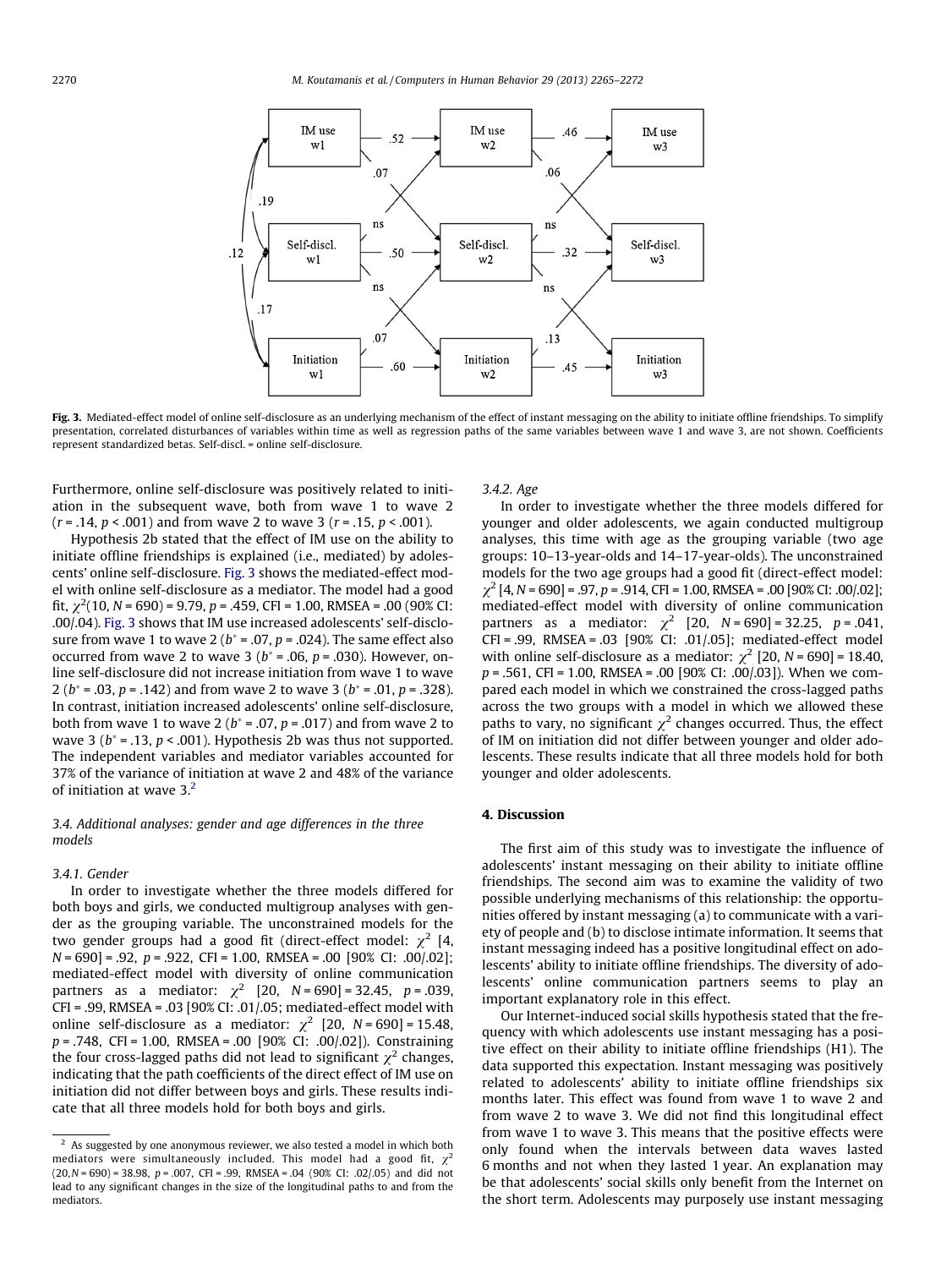<span id="page-6-0"></span>to experiment with social skills. They may apply new social skills to the offline world soon after having acquired these skills. It is conceivable that this takes place within a few months but that the effects wane after a longer period of time.

Our second hypothesis stated that the direct effect of instant messaging on the ability to initiate offline friendships is explained (i.e., mediated) by adolescents' tendency to communicate online with a variety of people (H2a). We expected that instant messaging at wave 1 would have a positive effect on the diversity of online communication partners at wave 2 and that this would subsequently have a positive influence on the ability to initiate offline friendships at wave 3. The data supported these expectations and bootstrapping analyses showed a significant indirect effect. This suggests that instant messaging provides adolescents with opportunities to practice social skills with a diverse group of people, which, over time, seem to facilitate the initiation of offline friendships. Thus, our results validate this previously hypothesized explanatory role of the diversity of online communication partners ([Suler, 2005](#page-7-0)).

Our third and final hypothesis stated that the direct effect of instant messaging on the ability to initiate offline friendships is explained (i.e., mediated) by adolescents' level of online selfdisclosure (H2b). The data did not support this hypothesis. Rather, we found that adolescents' ability to initiate offline friendships had a positive effect on their online self-disclosure at a later point in time. This result suggests that online self-disclosure is more likely to be a consequence than an antecedent of adolescents' social competence. This is in contrast to what would be expected on the basis of previous research (Antheunis et al., 2007, 2010; Peter et al., 2005; Valkenburg & Peter, 2009; Valkenburg et al., 2011). However, these earlier studies were mainly cross-sectional. Over time, online self-disclosure may be related to social competence in the opposite causal direction. Furthermore, a longitudinal study that revealed a mediating role of online self-disclosure focused on the quality of existing friendships [\(Valkenburg & Peter, 2009\)](#page-7-0). This suggests that adolescents may need a certain level of social competence to initiate friendships and that self-disclosure plays a more important role after friendships have already been formed.

At the time of the data collection of our study, instant messaging was the mostly used and available online communication application among adolescents. The far majority of the adolescents (99.5%) reported using instant messaging. Of course, they may have used other online communication tools during the time of data collection (e.g., social network sites and text messaging). However, like instant messaging, these other tools are typically used for person-to-person communication and allow for the control of visual cues. It is, therefore, unlikely that measuring adolescents' use of these other tools would have led to significantly different outcomes than those reported in this study.

The specific online communication applications and websites popular among adolescents have changed since our study was fielded. However, instant messaging, especially through mobile phones, is still one of the most popular means of online communication. In addition, instant messaging tools are still incorporated in many popular websites, including social network sites. Thus, whereas the specific tools may have changed, instant messaging itself, that is, the sending and receiving of text-based messages in a near-synchronous way, has not changed. Therefore, our results concerning the influence of instant messaging on adolescents' offline social competence remain relevant even within the context of newer tools.

We found an overall effect of adolescents' instant messaging on their ability to initiate offline friendships. Our results did not differ for boys and girls and for adolescents in different age groups. However, other individual difference variables may moderate the strength of the relationship between online communication and social competence. Future research should therefore address the moderating influence of dispositional factors, such as shyness, sensation seeking, and sociability. It should also investigate the moderating influence of environmental influences. For example, it has been shown that the way in which parents mediate their children's online communication can reduce negative consequences, such as adolescents' exposure to online risks [\(Livingstone & Helsper, 2008\)](#page-7-0). It may thus also be likely that parents can stimulate positive consequences of online communication for adolescents, such as the development of friendships and social skills.

To our knowledge, this is the first longitudinal study that investigated whether and how adolescents' online communication influences their offline social competence. In spite of public concern over negative Internet effects, this study shows that online communication can have a positive effect on the development of adolescents' offline social competence. More specifically, through instant messaging adolescents can practice relationship initiation skills with a variety of people and, over time, apply these skills in face-to-face situations, increasing their ability to initiate offline friendships. Thus, it seems that indeed practice makes perfect – at least when it comes to social skills for making new friends.

#### References

- Antheunis, M. L., Valkenburg, P. M., & Peter, J. (2007). Computer-mediated communication and interpersonal attraction: An experimental test of two explanatory hypotheses. Cyberpsychology and Behavior, 10, 831–836. http:// dx.doi.org/[10.1089/cpb.2007.9945.](http://dx.doi.org/10.1089/cpb.2007.9945)
- Antheunis, M. L., Valkenburg, P. M., & Peter, J. (2010). Getting acquainted through social networking sites: Testing a model of online uncertainty reduction and social attraction. Computers in Human Behavior, 26, 100–109. http://dx.doi.org/ [10.1089/cpb.2007.9945.](http://dx.doi.org/10.1089/cpb.2007.9945)
- Baron, R. M., & Kenny, D. A. (1986). Moderator–mediator variables distinction in social psychological research: Conceptual, strategic, and statistical considerations. Journal of Personality and Social Psychology, 51, 1173–1182. http://dx.doi.org/[10.1037/0022-3514.51.6.1173.](http://dx.doi.org/10.1037/0022-3514.51.6.1173)
- boyd, d. m., & Ellison, N. B. (2007). Social networking sites: Definition, history, and scholarship. Journal of Computer-Mediated Communication, 13, 210–230. http:// dx.doi.org/[10.1111/j.1083-6101.2007.00393.x.](http://dx.doi.org/10.1111/j.1083-6101.2007.00393.x)
- Bryant, J. A., Sanders-Jackson, A., & Smallwood, A. M. K. (2006). IMing, text messaging, and adolescent social networks. Journal of Computer-Mediated Communication, 11, 577–592. http://dx.doi.org/[10.1111/j.1083-6101.2006.](http://dx.doi.org/10.1111/j.1083-6101.2006.00028.x) [00028.x.](http://dx.doi.org/10.1111/j.1083-6101.2006.00028.x)
- Buhrmester, D. (2002). The development of interpersonal competence during adolescence: A 6-year longitudinal study. Paper presented at the Biennial Meeting of the Society for Research on Adolescence, New Orleans, LA.
- Buhrmester, D., & Prager, K. (1995). Patterns and functions of self-disclosure during childhood and adolescence. In K. J. Rotenberg (Ed.), Disclosure processes in children and adolescents (pp. 10–56). Cambridge, U.K.: Cambridge University Press. doi:10.1017/CBO9780511527746.002.
- Buhrmester, D., Furman, W., Wittenberg, M. T., & Reis, H. T. (1988). Five domains of interpersonal competence in peer relationships. Journal of Personality and Social Psychology, 55, 991–1008. http://dx.doi.org/[10.1037/0022-3514.55.6.991](http://dx.doi.org/10.1037/0022-3514.55.6.991).
- Byrne, B. M. (2010). [Structural equation modeling with AMOS: Basic concepts,](http://refhub.elsevier.com/S0747-5632(13)00145-3/h0035) applications and programming [\(2nd ed.\). Mahwah, NJ: Erlbaum.](http://refhub.elsevier.com/S0747-5632(13)00145-3/h0035)
- CBS. (2005). Statistisch jaarboek [statistical year book]. Heerlen, the Netherlands: Centraal Bureau voor de Statistiek [Statistics Netherlands]. <[http://www.cbs.nl/](http://www.cbs.nl/nl-NL/menu/publicaties/boeken/statistisch-jaarboek/archief/2005/default.htm) [nl-NL/menu/publicaties/boeken/statistisch-jaarboek/archief/2005/](http://www.cbs.nl/nl-NL/menu/publicaties/boeken/statistisch-jaarboek/archief/2005/default.htm) [default.htm>](http://www.cbs.nl/nl-NL/menu/publicaties/boeken/statistisch-jaarboek/archief/2005/default.htm).
- Connolly, J. (1989). Social self-efficacy in adolescence: Relations with self-concept, social adjustment, and mental health. Canadian Journal of Behavioral Science, 21, 258–269. http://dx.doi.org/[10.1037/h0079809](http://dx.doi.org/10.1037/h0079809).
- Desjarlais, M., & Willoughby, T. (2010). A longitudinal study of the relation between adolescent boys' and girls' computer use with friends and friendship quality: Support for the social compensation or the rich-get-richer hypothesis? Computers in Human Behavior, 26, 896–905. http://dx.doi.org/[10.1016/](http://dx.doi.org/10.1016/j.chb.2010.02.004) [j.chb.2010.02.004.](http://dx.doi.org/10.1016/j.chb.2010.02.004)
- [Fan, X., Thompson, B., & Wang, L. \(1999\). Effects of sample size, estimation methods,](http://refhub.elsevier.com/S0747-5632(13)00145-3/h0050) [and model specification on structural equation modeling fit indexes.](http://refhub.elsevier.com/S0747-5632(13)00145-3/h0050) Structural [Equation Modeling: A Multidisciplinary Journal, 6](http://refhub.elsevier.com/S0747-5632(13)00145-3/h0050), 56–83.
- Harman, J. P., Hansen, C. E., Cochran, M. E., & Lindsey, C. R. (2005). Liar, liar: Internet faking but not frequency of use affects social skills, self-esteem, social anxiety, and aggression. CyberPsychology & Behavior, 8, 1-6. http://dx.doi.org/[10.1089/](http://dx.doi.org/10.1089/cpb.2005.8.1) [cpb.2005.8.1.](http://dx.doi.org/10.1089/cpb.2005.8.1)
- Inderbitzen, H. M., & Foster, S. L. (1992). The teenage inventory of social skills: Development, reliability, and validity. Psychological Assessment, 451–459. http:// dx.doi.org/[10.1037/1040-3590.4.4.451](http://dx.doi.org/10.1037/1040-3590.4.4.451).